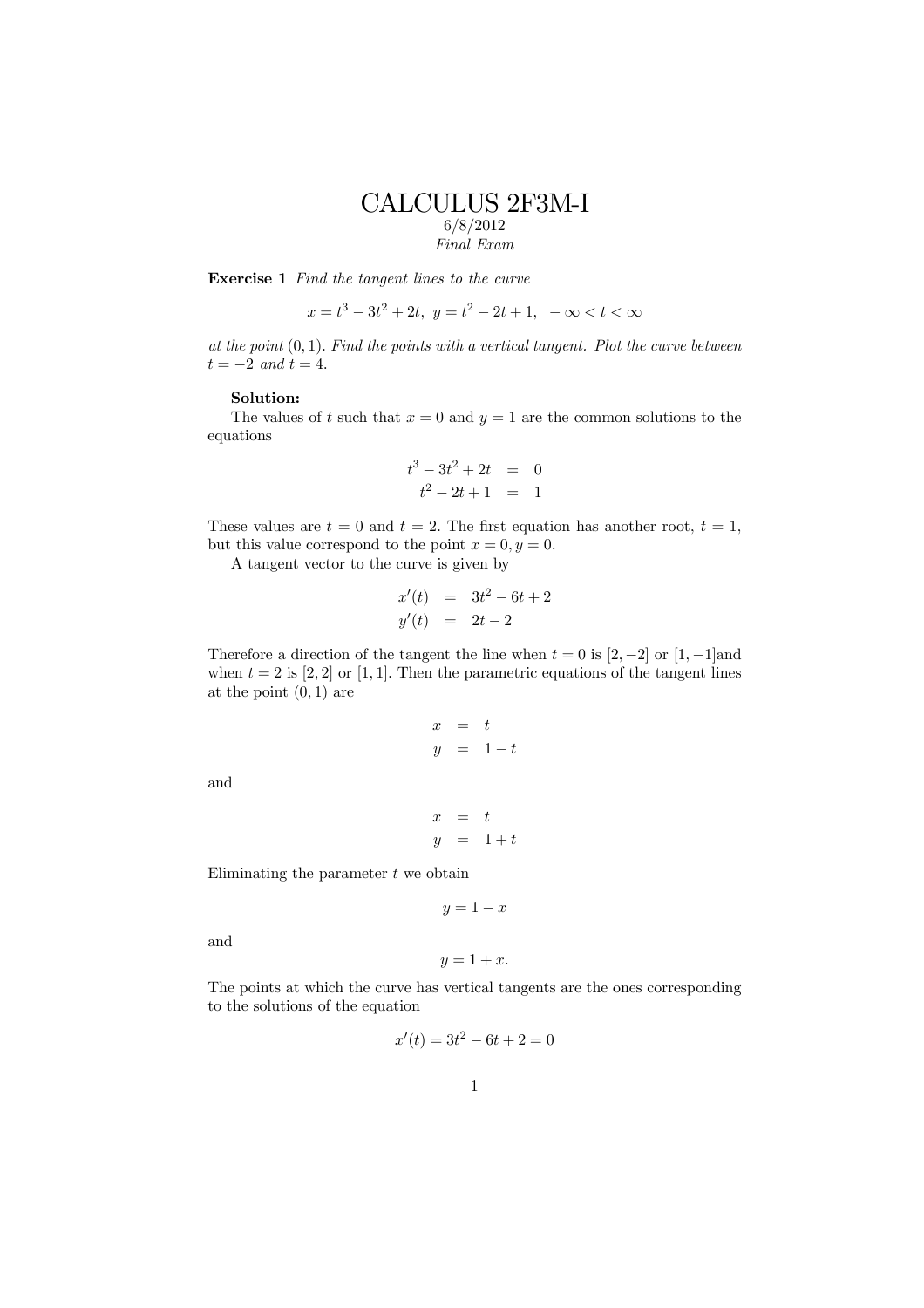The roots are:  $t = 1 + \frac{1}{3}\sqrt{3}$  and  $t = 1 - \frac{1}{3}\sqrt{3}$ , which correspond to the points

$$
\left(\pm \frac{2\sqrt{3}}{9}, \frac{1}{3}\right).
$$

Plot of the curve on the range  $t = -2$ ,  $t = 4$ 



Exercise 2 The shape of a mountain can be modeled by the equation

$$
z = 1200 - 3x^2 - 2y^2
$$

where distance is measured in meters, the  $x$ -axis point to the east and the  $y$ -axis to the north. A mountain climber is at the point corresponding to  $x_0 = -10$ ,  $y_0 = 5.$ 

- 1. What is the direction of steepest ascent? and what is the rate of change in that direction?
- 2. If the climber moves in the southwest direction is he or she ascending or descending? and what is the rate?
- 3. In which direction is the climber travelling a level path? what is the equation of this path?

## Solution: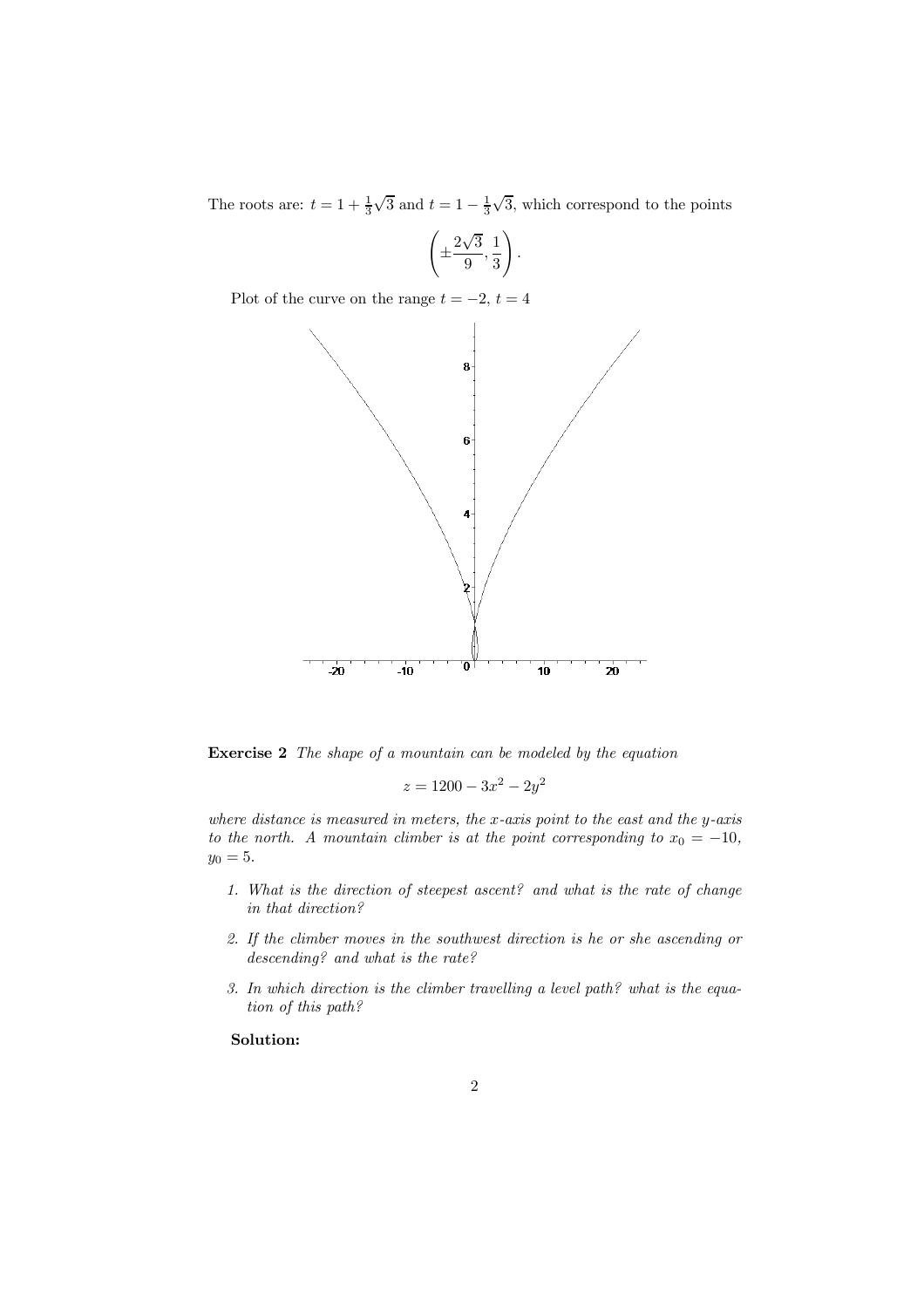1. The direction of steepest ascent is given by the gradient vector at the point.

$$
\nabla f(-10,5) = f_x(-10,5)\mathbf{i} + f_y(-10,5)\mathbf{j}
$$
  
=  $-6x|_{(-10,5)}\mathbf{i} + -4y|_{(-10,5)}\mathbf{j}$   
=  $60\mathbf{i} - 20\mathbf{j}$ 

and the rate of change the length of this vector, i.e.

$$
\|\nabla f(-10,5)\| = \sqrt{60^2 + (-20)^2} = 20\sqrt{10}.
$$

2. A unit vector in the southwest direction is  $\mathbf{u} = (-\mathbf{i} - \mathbf{j})/\sqrt{2}$ . The directional derivative is

$$
D_{\mathbf{u}}f(-10,5) = \nabla f(-10,5) \cdot \mathbf{u}
$$
  
\n
$$
= (60\mathbf{i} - 20\mathbf{j}) \cdot \left(-\frac{1}{\sqrt{2}}\mathbf{i} - \frac{1}{\sqrt{2}}\mathbf{j}\right)
$$
  
\n
$$
= -\frac{40}{\sqrt{2}}
$$

Therefore the climber is descending and the rate is  $\frac{40}{\sqrt{2}}$ .

3. The direction of the level path is perpendicular to the gradient, i.e.  $\mathbf{v}=20\mathbf{i}+\mathbf{v}$ 60j. Since

$$
z(-10,5) = 850
$$

the equation of the level path is

$$
850 = 1200 - 3x^2 - 2y^2
$$

or

$$
3x^2 + 2y^2 = 350.
$$

Exercise 3 Find an equation for the tangent plane and scalar parametric equations for the normal line to the surface

$$
z = x^2 + xy + y^2 - 4x + y - 2
$$

at the point  $(2, 1, -2)$  on the surface.

Solution: First write the equation of the surface as an implicit equation  $F(x, y, z)=0$ 

$$
x^2 + xy + y^2 - 4x + y - z - 2 = 0.
$$

Gradient of  $F$  at a general point  $(x, y, z)$ 

$$
\nabla F(x, y, z) = (2x + y - 4)\mathbf{i} + (x + 2y + 1)\mathbf{j} - \mathbf{k}.
$$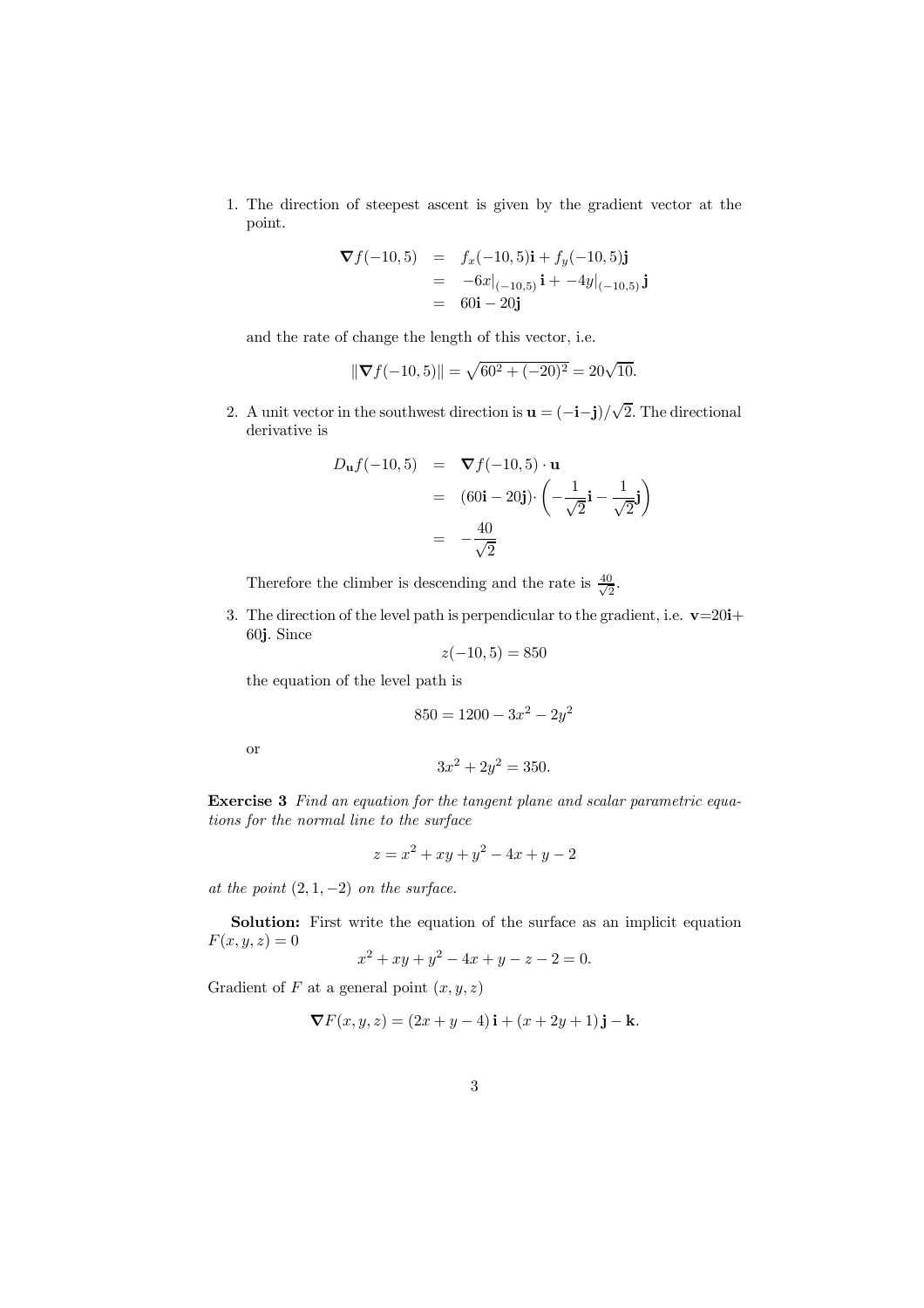Gradient of F at the point  $(2, 1, -2)$ 

$$
\nabla F(2, 1, -2) = \mathbf{i} + 5\mathbf{j} - \mathbf{k}.
$$
  

$$
(x - 2) + 5(y - 1) - (z + 2) = 0
$$
  

$$
x + 5y - z = 9.
$$
  

$$
\frac{x - 2}{1} = \frac{y - 1}{5} = \frac{z + 2}{-1}
$$

or

or

Tangent plane

Normal line

$$
x = 2+t
$$
  
\n
$$
y = 1+5t
$$
  
\n
$$
z = -2-t.
$$

Exercise 4 In order to be accepted for mailing postal regulations require that the length plus the girth (perimeter of a cross section) of a package has to be less than 1 meter. What are the dimensions of the rectangular box of maximum volume that can be mailed?

**Solution:** Let  $x$  and  $y$  be the dimensions of the cross section and  $z$  the third dimension. Then we have to maximize the function

$$
V=xyz
$$

subject to the condition

$$
2x + 2y + z = 1.
$$

Lagrange function

$$
L = xyz - \lambda(2x + 2y + z - 1)
$$

The critical points of L are the solutions of the system

$$
L_x = yz - 2\lambda = 0
$$
  
\n
$$
Ly = xz - 2\lambda = 0
$$
  
\n
$$
L_z = xy - \lambda = 0
$$
  
\n
$$
L_\lambda = 2x + 2y + z - 1 = 0.
$$

Multiplying the first equation by  $x$ , the second by  $y$  and the third by  $z$  we get

$$
xyz - 2\lambda x = 0
$$
  
\n
$$
xyz - 2\lambda y = 0
$$
  
\n
$$
xyz - \lambda z = 0
$$
  
\n
$$
2x + 2y + z - 1 = 0.
$$